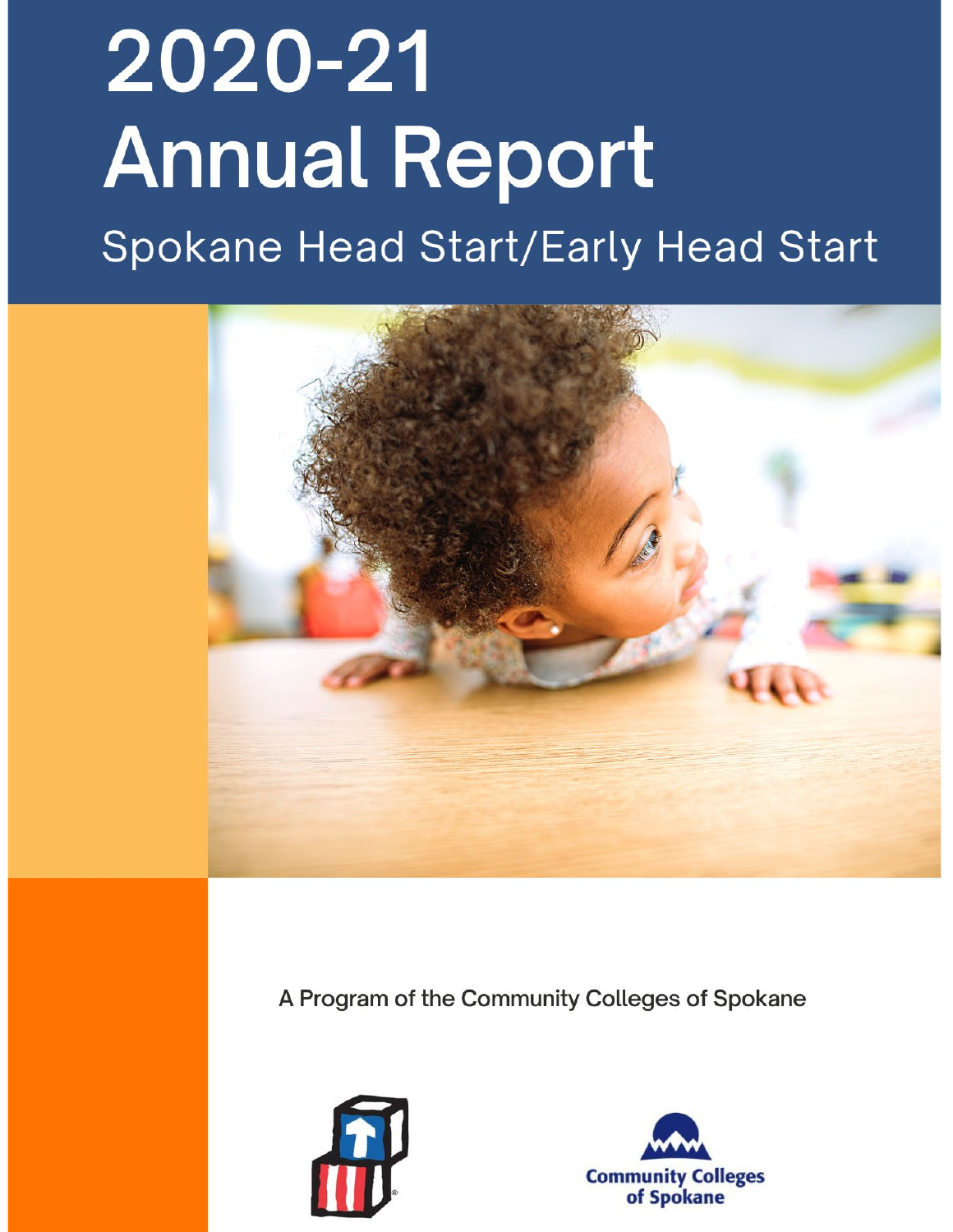# **Contents**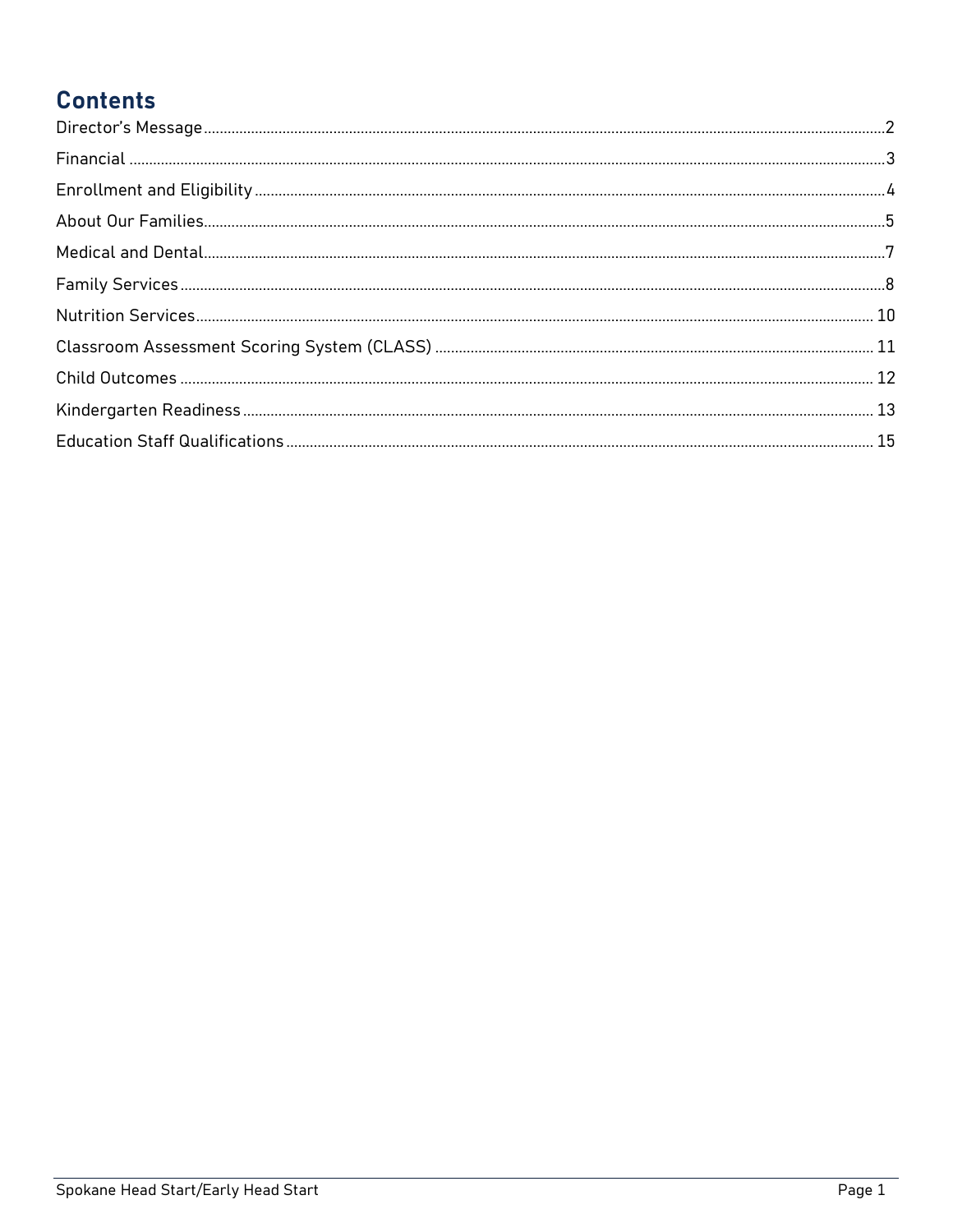# <span id="page-2-0"></span>**DIRECTOR'S MESSAGE**

Community Colleges of Spokane Head Start/Early Head Start provides high quality early-learning environments for children aged birth to five. We ensure the provision of culturally responsive, comprehensive services to the entire family, including home-based service options to pregnant women. We understand that every child's first and most important teacher is the parent and key teaching opportunities first happen in the home. Therefore, we strive to work in partnership with families to promote and support the best possible outcomes for each individual child and family.

#### **We are family-focused:**

Discovering child and family needs and working with families to best meet them. Providing opportunities for families to be meaningfully engaged in their child's learning and educational services. Being committed to serving families of diverse cultures and lifestyles in a non-biased and non-judgmental way.

#### **We are partners:**

Coordinating and integrating our services to ensure that families receive the support they need, regardless of point of entry to the agency. When our families face challenges outside our expertise, we partner with other high-quality organizations.

#### **We are outcome-driven:**

Thoughtfully measuring the impact and effectiveness of our services. Engaging in ongoing learning and innovation to ensure we are offering effective services to children and families. Consistently identifying what we can improve, executing programming to fidelity, and measuring ourselves against national HS/EHS benchmarks.

The following report highlights these aspects of our work for the school year 2020-2021.

Bobbi Woodral District Director Spokane Head Start/Early Head Start



**Vision Statement** 

Enhancing lives of children and families for success in school and life.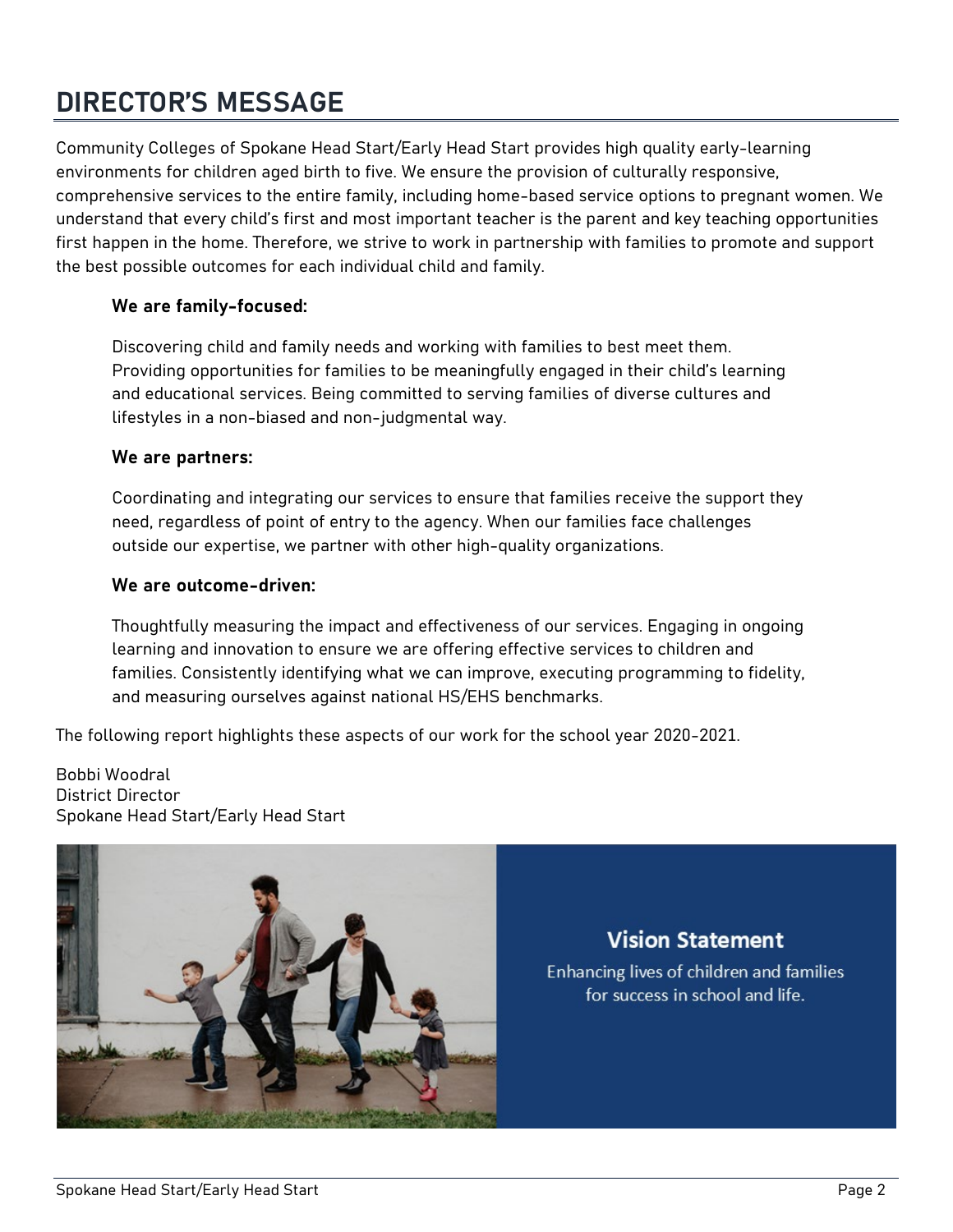# <span id="page-3-0"></span>**Head Start/Early Head Start Grant**

| Reflects Program Year 05: September 2020-August 2021 |              |               |  |
|------------------------------------------------------|--------------|---------------|--|
| <b>Funding:</b>                                      |              | <b>HS-EHS</b> |  |
| Federal DHHS: Head Start/Early Head Start            | Ś.           | 15,684,789    |  |
| Federal DHHS: CARES Act Carryover                    |              | 770,485       |  |
| Local Student Government                             |              | 141,000       |  |
| State Child Care Subsidy/Other                       |              | 1,316,168     |  |
|                                                      | S.           | 17,912,442    |  |
|                                                      |              |               |  |
| <b>Budget Expenditures:</b>                          |              |               |  |
| Personnel                                            | $\mathsf{S}$ | 8,459,727     |  |
| <b>Fringe Benefits</b>                               |              | 3,822,081     |  |
| Travel                                               |              |               |  |
| Facilities/Construction                              |              | 1,626,819     |  |
| Equipment                                            |              |               |  |
| Supplies/Materials: Includes non-consumables         |              | 513,548       |  |
| Other                                                |              | 1,193,204     |  |
| <b>Indirect Costs</b>                                |              | 1,373,565     |  |
|                                                      |              | 16,988,944    |  |
|                                                      |              |               |  |
| <b>Unobligated Federal Funds on Final SF-425</b>     | S            | 923,498       |  |

A facility application for our newest center, Gonzaga Family Haven, was submitted and approved.

It opens school year 2021-2022.

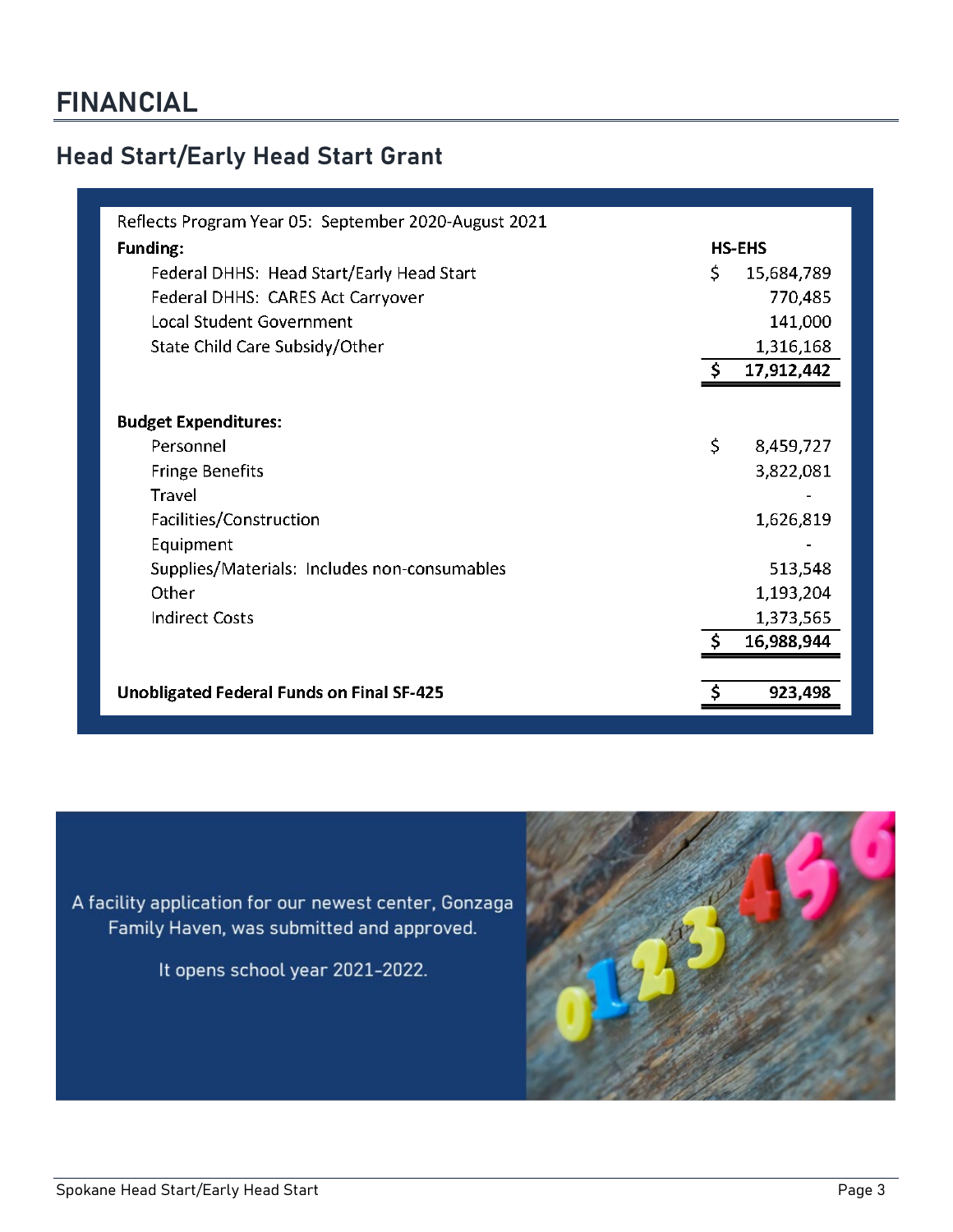# <span id="page-4-0"></span>**ENROLLMENT AND ELIGIBILITY**

# **Enrollment**



Although 991 total children and pregnant women are funded, not all families remain throughout the year resulting in fluctuating enrollment. For the 2020-2021 school year enrollment was low due to the COVID-19 pandemic, giving us a cumulative enrollment of 871 children.

## **Types of Enrollment**

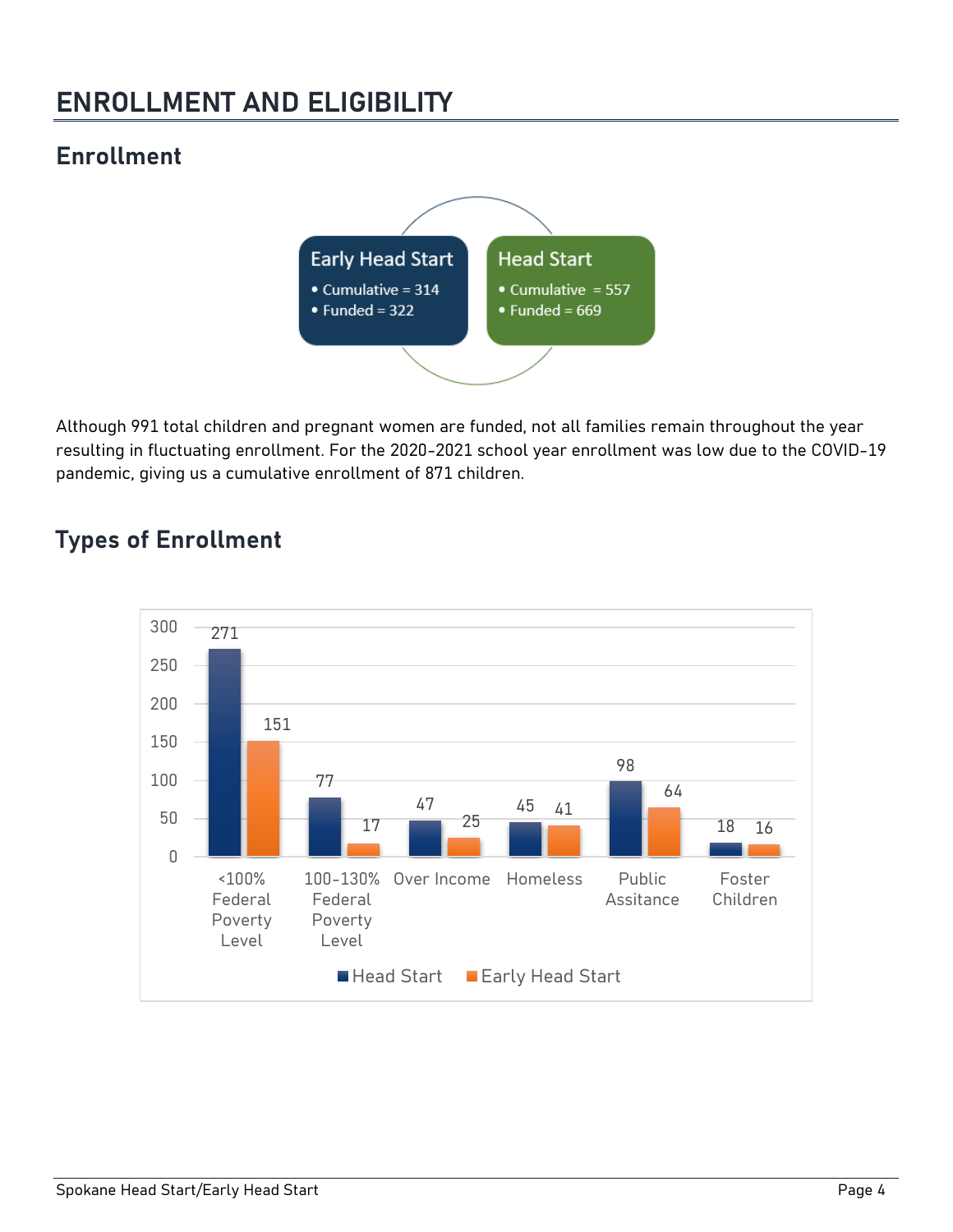**Children eligible at <100% poverty level:** 271 Head Start, 151 Early Head Start **Children eligible at 100-130% poverty level:** 77 Head Start, 17 Early Head Start **Over income children:** 47 Head Start, 25 Early Head Start **Children experiencing homelessness:** 45 Head Start, 41 Early Head Start **Public assistance:** 98 Head Start, 64 Early Head Start **Foster children:** 18 Head Start, 16 Early Head Start

## **Children with Disabilities**





# <span id="page-5-0"></span>**ABOUT OUR FAMILIES**

## **Monika's Story**



Monika is a single mother to two children and says, "Head Start/Early Head start has been instrumental in my success and progression as a mother and the sole income earner in my family." Before giving birth to her son, she became homeless in 2018 and was able to immediately enroll her daughter in Early Head Start. This allowed her to continue working her full-time job so she could find a suitable place to rent. At the time, she was working 45 hours per week. Having access to Head Start removed her worry about childcare for her daughter. "Since I worked so much, I just simply didn't have the time to invest in all the aspects she needed to be kindergarten ready." Today her daughter is a thriving kindergartener, enrolled in a Spanish immersion program. "Head Start without a doubt gave her the tools and skills she needed to succeed."

When Monika had her second child, she was escaping a domestic violence situation and had to delay her plans for law school. With this career trajectory change, having her son enrolled in Early Head Start for six hours per day gives him some experience with childcare before she goes back to work full-time. Having high-quality childcare has also given her the mental health support she needs so she can look for work, attend interviews, and focus on attaining a career to support her children.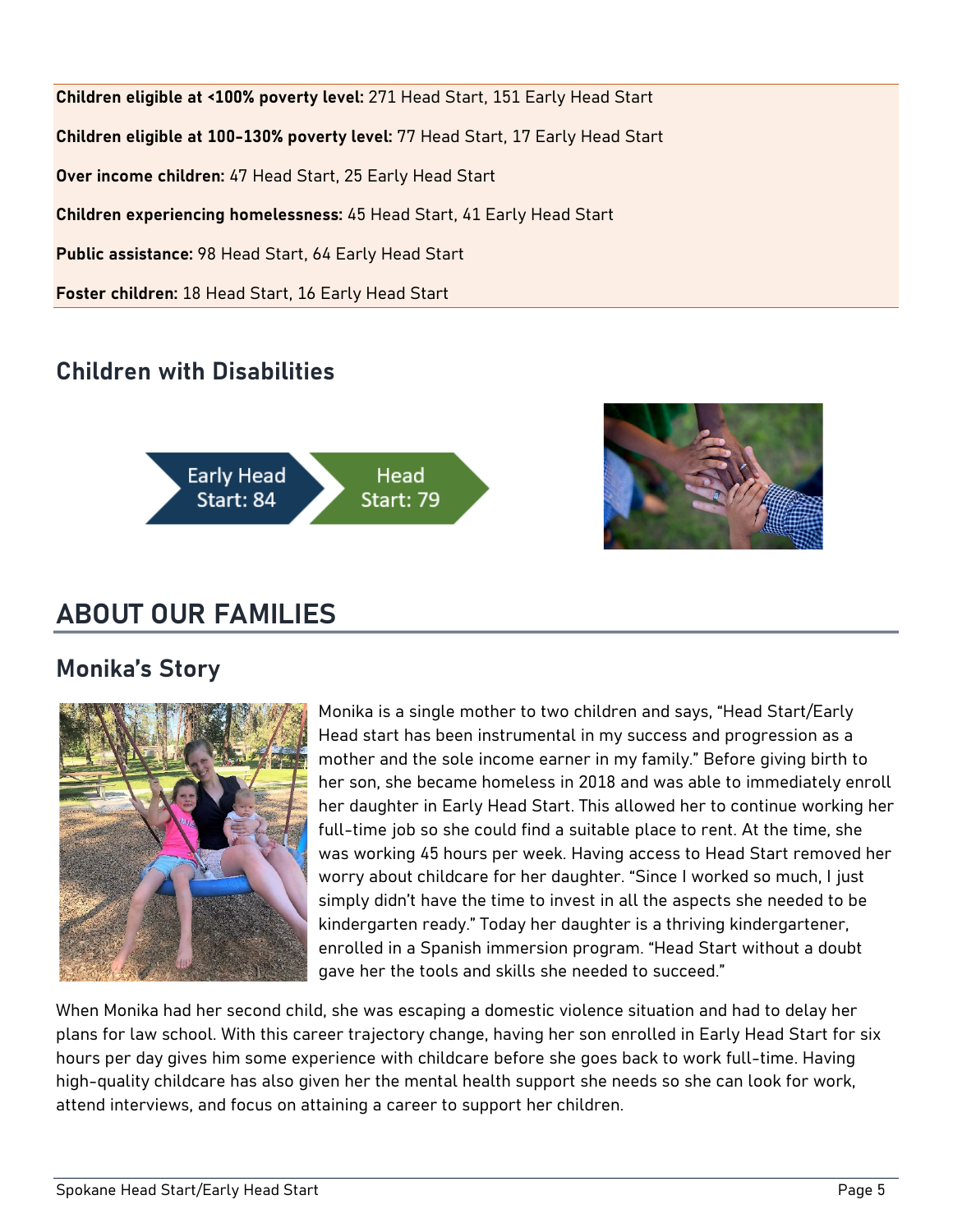*"Head Start is the best investment my children have had for their futures." - Monika*

Through FSC support, she has been able to enroll in a Circle of Security parenting class that, "completely changed how I parent my children and I am a better mom for it." She has developed and refined her leadership skills through parent Policy Council involvement and created a support system for her children that has been the determining factor in her ability to keep moving forward in a positive direction, despite the obstacles she has faced. Monika states, "Head Start is the best investment my children have had for their futures."

## **Households**



## **Early Head Start**

- $\cdot$  One Parent 113
- Two Parents 151

#### **Head Start**

- $\cdot$  One Parent 200
- Two Parents 307



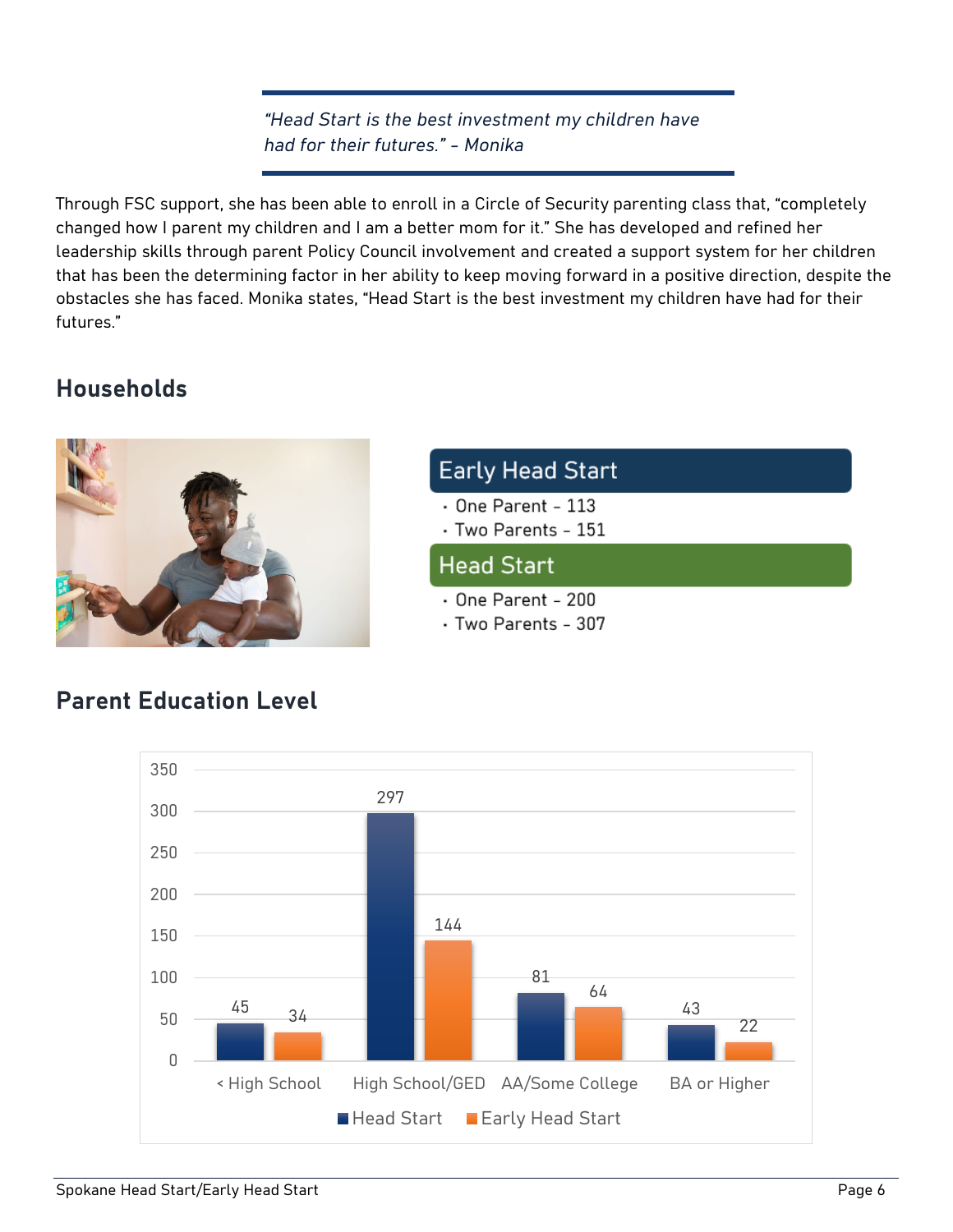# **Parent Employment**



# <span id="page-7-0"></span>**MEDICAL AND DENTAL**

## **Enrolled Children Up to Date on Medical Exams**



Early Head Start: 238

Head Start: 382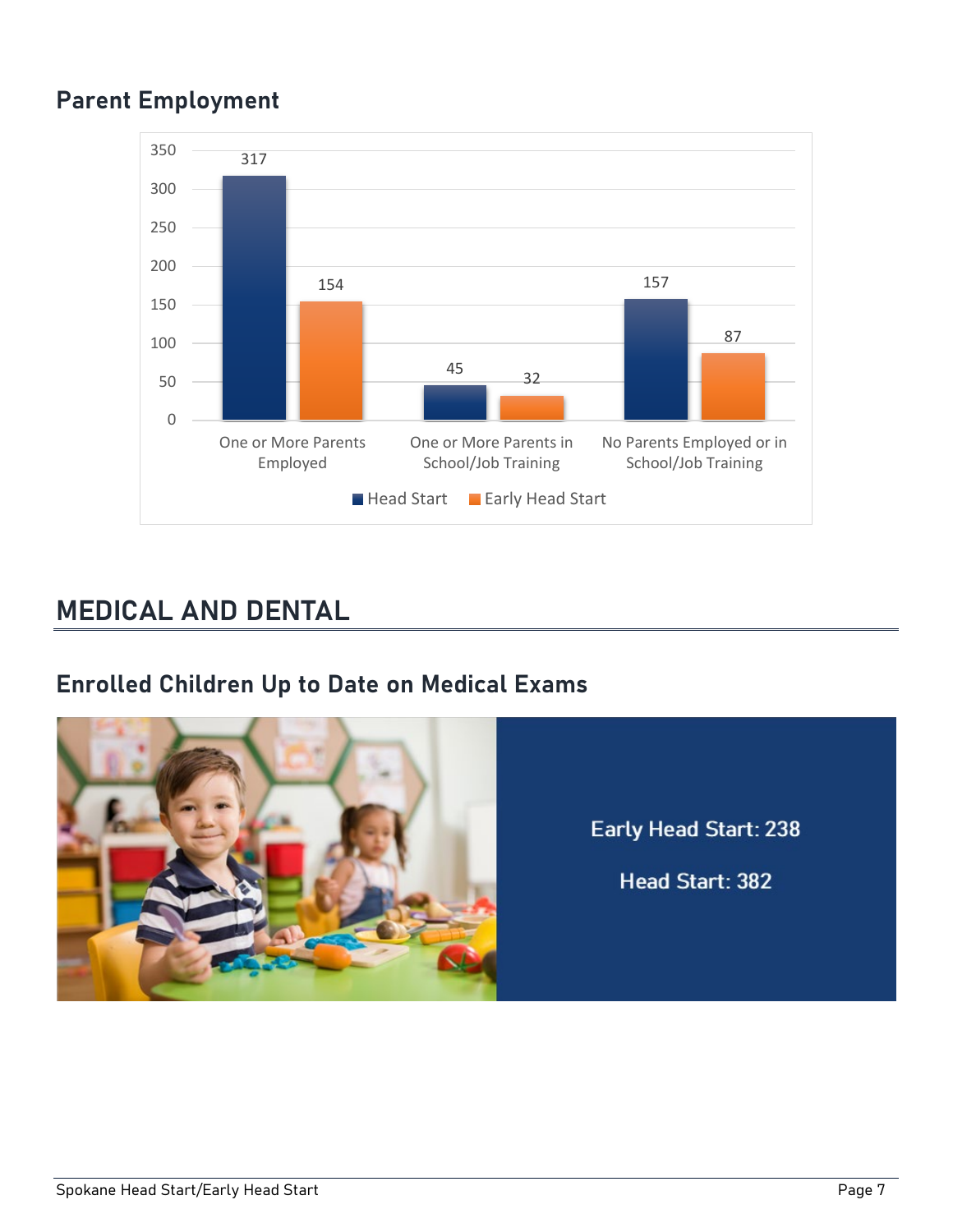## **Enrolled Children Up to Date on Dental Exams**



## **Vaccine Completions and Exemptions**



# <span id="page-8-0"></span>**FAMILY SERVICES**

#### Parent and Family Engagement

Through a collaborative relationship between each family and staff, Early Head Start and Head Start recognizes and honors the parent's role as their child's first teacher. A relationship of mutual respect and sensitivity to a family's language and culture starts at enrollment and continues through the transition into kindergarten. Families are encouraged and provided with several opportunities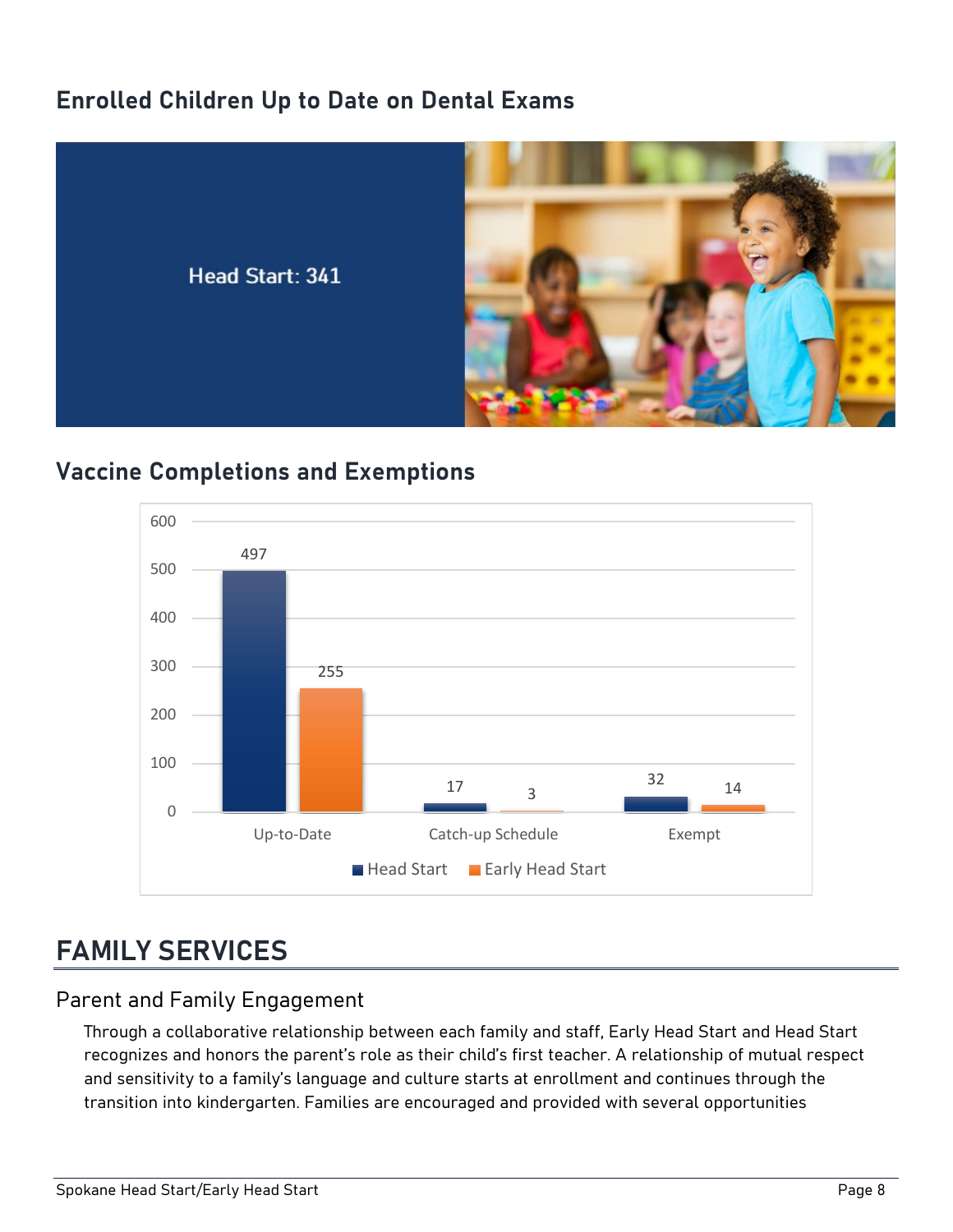throughout the year to be engaged and be involved in their child's Early Head Start/Head Start experience. Parents and families are offered the following ways to be engaged.

#### Parent Trainings

Training topics include fire safety, first aid/CPR, parenting skills, creating a budget, credit repair and home buyer workshops, just to name a few.

#### Partnership Agreement and Family Goals

Family Services Coordinators (FSC) partner with parents to help identify support systems and recognize family strengths. FSCs work with each family to establish goals, provide resources, make referrals, and offer support as needed. Through mutual trust and maintaining a positive, respectful relationship goals are accomplished and celebrated together.

#### Policy Council (PC)

Elected parent representatives from each site attend a monthly parent led meeting and participate in program wide decision making. The Policy Council Executive Committee attends an additional meeting to review evaluations, plan the next meeting, identify, and discuss community programs that would be beneficial to present at the PC meetings. PC and Executive Meeting were conducted virtually due to pandemic.

#### Program Committee Meetings

Parents are offered opportunities to participate in program committees such as the Health Service Advisory Council (HSAC), Washington State Association of Head Start and ECEAP (WSA), the annual selfassessment, interviewing and hiring. Due to the pandemic these committees met virtually.

#### Self-Assessment

Parents are encouraged to participate during the annual self-assessment, completing site health and safety checklists and parent satisfaction surveys.

#### Volunteer Opportunities

Parents are encouraged to volunteer in all areas of the program from helping their child achieve individual educational goals to helping in the community with recruitment by sharing information about program services with family, friends, and neighbors.

#### Family Activity Nights

During the pandemic, families were offered and encouraged to attend monthly Zoom meetings and outdoor activities, weather permitting. Some of the opportunities offered were cooking, literacy, wellbeing, and self-care.

#### Home Visits/Conferences

Parents are given an opportunity to meet with their child's teacher through education visits and parent/teacher conferences. During these meetings parent(s) and staff partner to discuss child development, family services and school readiness. Early Head Start home base program offers weekly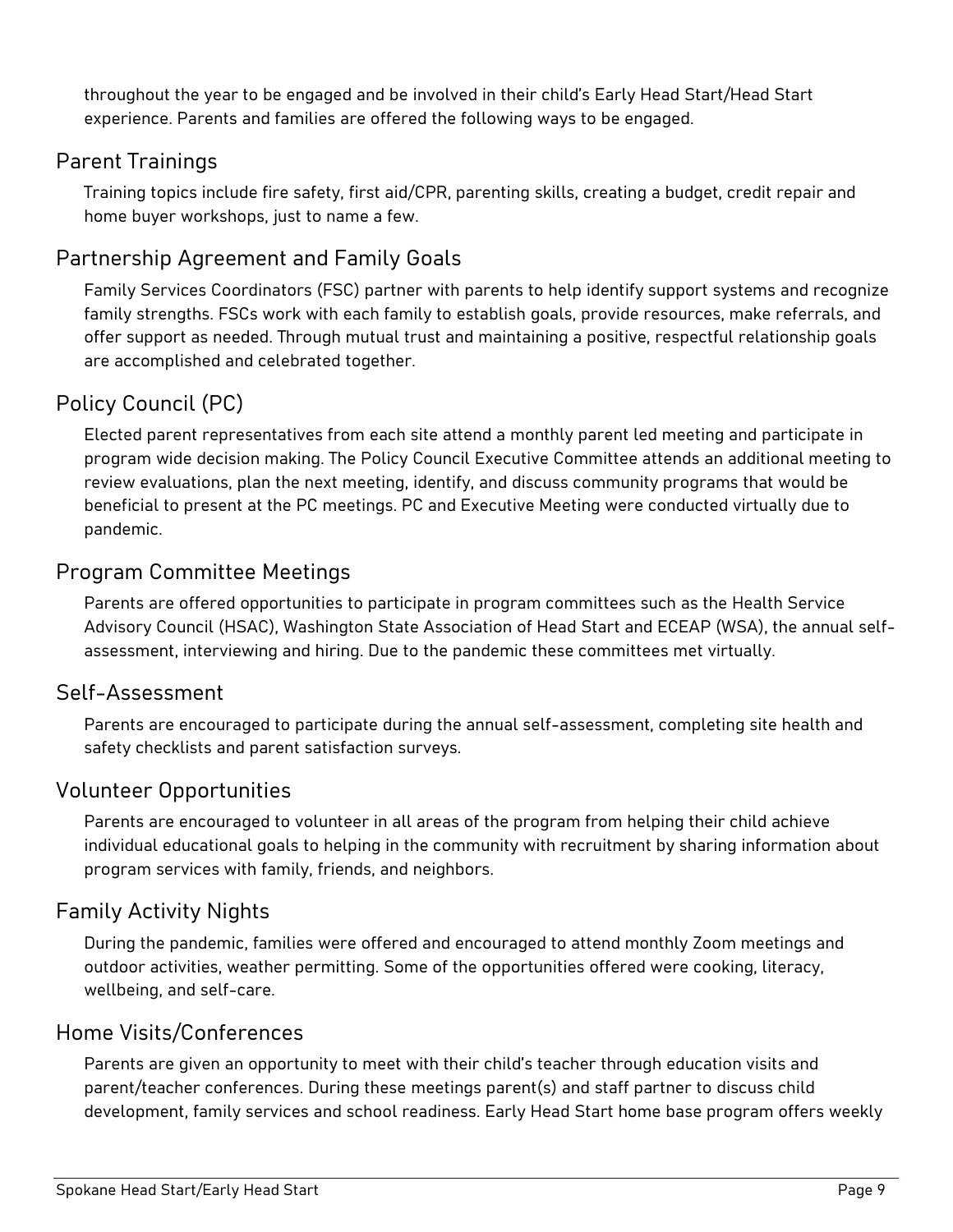home visits for prenatal moms and children birth to three. During the pandemic, these opportunities were offered virtually.

#### In-Home Activities

Teachers work together with each family to identify and establish educational goals for their child. Home activities are given to support their child's educational goals. Making the connection between the home environment and the classroom setting provides parents an opportunity to support their child's growth.

#### Male Involvement

Whether you are a father, uncle or grandfather, men are always encouraged to engage in program activities and events offered throughout the year. Fun and safe activities such as bingo, local presenters from the National Fatherhood Initiative and health/nutrition are an opportunity to build relationships. Due to the pandemic these activities were offered virtually.

#### Parent Committee Meetings

Monthly Parent site meetings are offered so that parents can learn about program updates from the Policy Council meetings, obtain information from local agency/program representatives and parent education from Conscious Discipline parent education curriculum. These meetings were offered via Zoom due to the pandemic.

# <span id="page-10-0"></span>**NUTRITION SERVICES**

## **Local Produce**

Through a partnership with Food for All, a Catholic Charities program, local produce was provided to classrooms for taste testing. Teachers used the Harvest for Healthy Kids curriculum to teach children about the locally grown foods. Families were given newsletters explaining what farm provided the food and recipes were included.

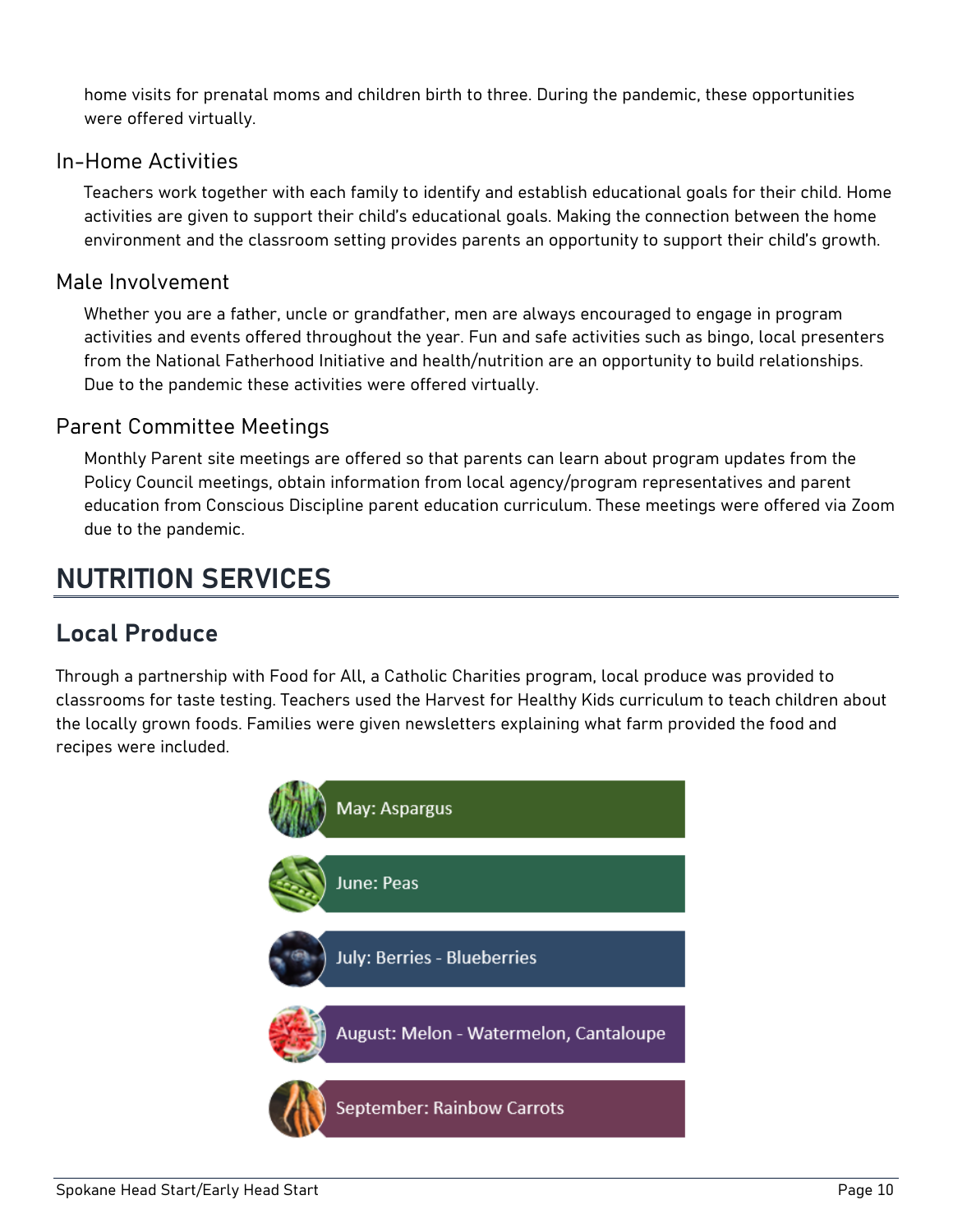## **Gardens**

In 2019, West Central Community Center Head Start/Early Head Start received two raised garden boxes from Food for All. Food for All supplies some vegetable and flower starts for the children and staff to plant every year. When possible, the center Cook harvests vegetables such as tomatoes or peppers to include in a recipe for children to taste. Children can learn about the harvesting process.

The raised garden box program expanded to Logan Lidgerwood Center and Spokane Falls Community College Early Learning Center. Again, Food for All provided the garden boxes, dirt and plant starts.



# **Farm to School and Scratch Cooking Institute**

Our cooks, food service workers, and nutrition specialist learned about seasonal menu planning and recipe development using locally grown foods. Watching cooking demonstrations from school chefs, they learned some of the chefs' tips and tricks to reducing food waste. Our food service staff are developing a selfassessment worksheet to assist in developing more from scratch cooking recipes and procuring more locally grown foods through the Local Inland Northwest Cooperative (LINC).

# <span id="page-11-0"></span>**CLASSROOM ASSESSMENT SCORING SYSTEM (CLASS)**

Due to the COVID-19 pandemic and resulting restrictions, collection of current CLASS data did not occur in the 2020-2021 school year.

As a grantee serving preschool age children (3-5) in the center-based option, a sampling of Spokane Head Start preschool classrooms were observed in May 2018 as part of the Office of Head Start onsite CLASS federal review. The CLASS tool looks at three domains and ten dimensions of teacher-child interactions and measures those observed interactions on a seven-point scale.

The three domains are defined as:

**Emotional Support** assesses the degree to which teachers establish and promote a positive climate in their classroom through their everyday interactions.

**Classroom Organization** assesses classroom routines and procedures related to the organization and management of children's behavior, time, and attention in the classroom.

**Instructional Support** assesses the ways in which teachers implement the curriculum to effectively promote cognitive and language development.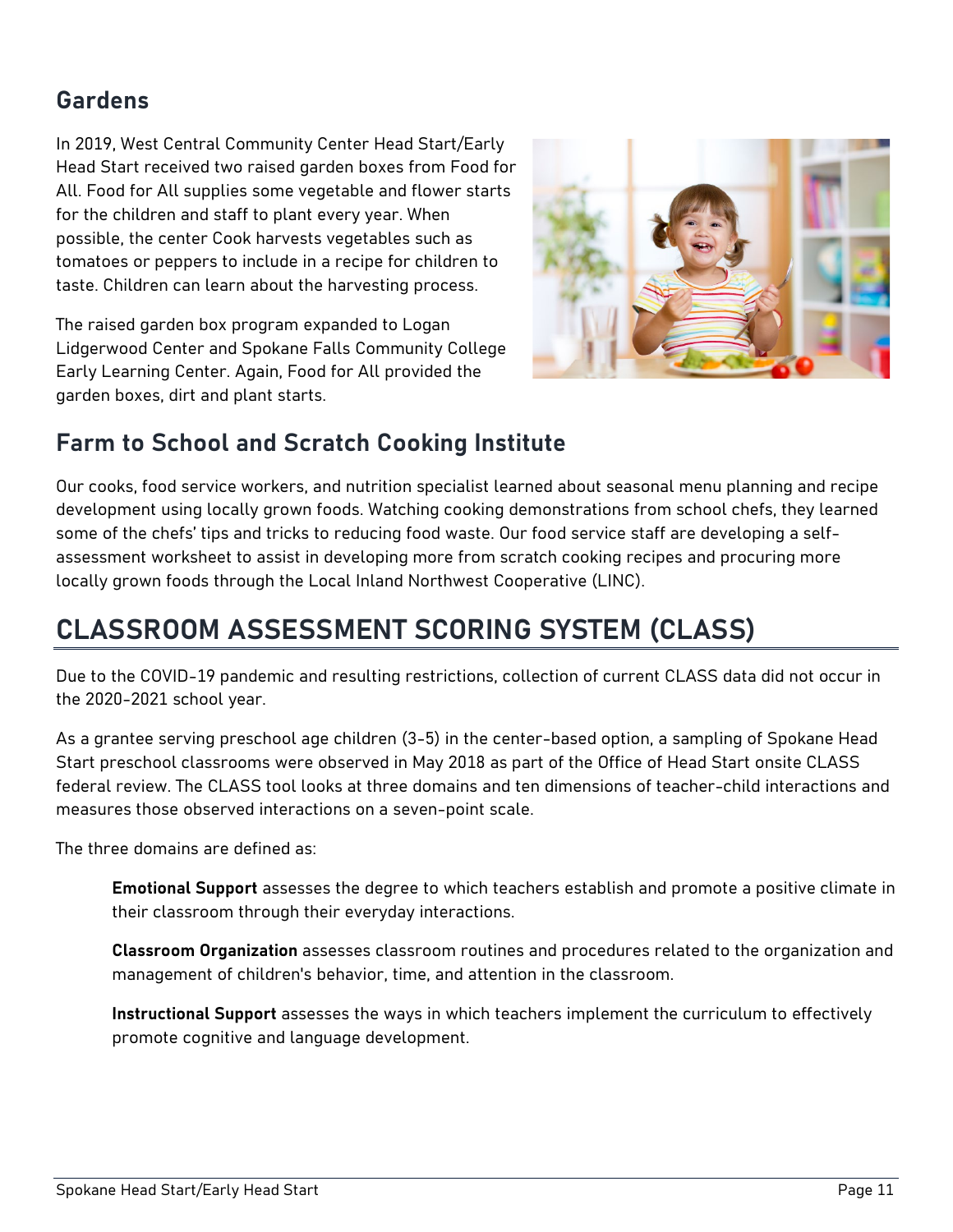Comparative data available from the Office of Head Start in 2018 show Spokane Head Start CLASS scores in comparison to scores at the national level.



# <span id="page-12-0"></span>**CHILD OUTCOMES**

The following graphs show the 2020-2021 school year's assessment data for the program year, including all children ages birth to five. Steady growth is shown in all areas of development. Results reflect ongoing support of school readiness from birth through entry into kindergarten.

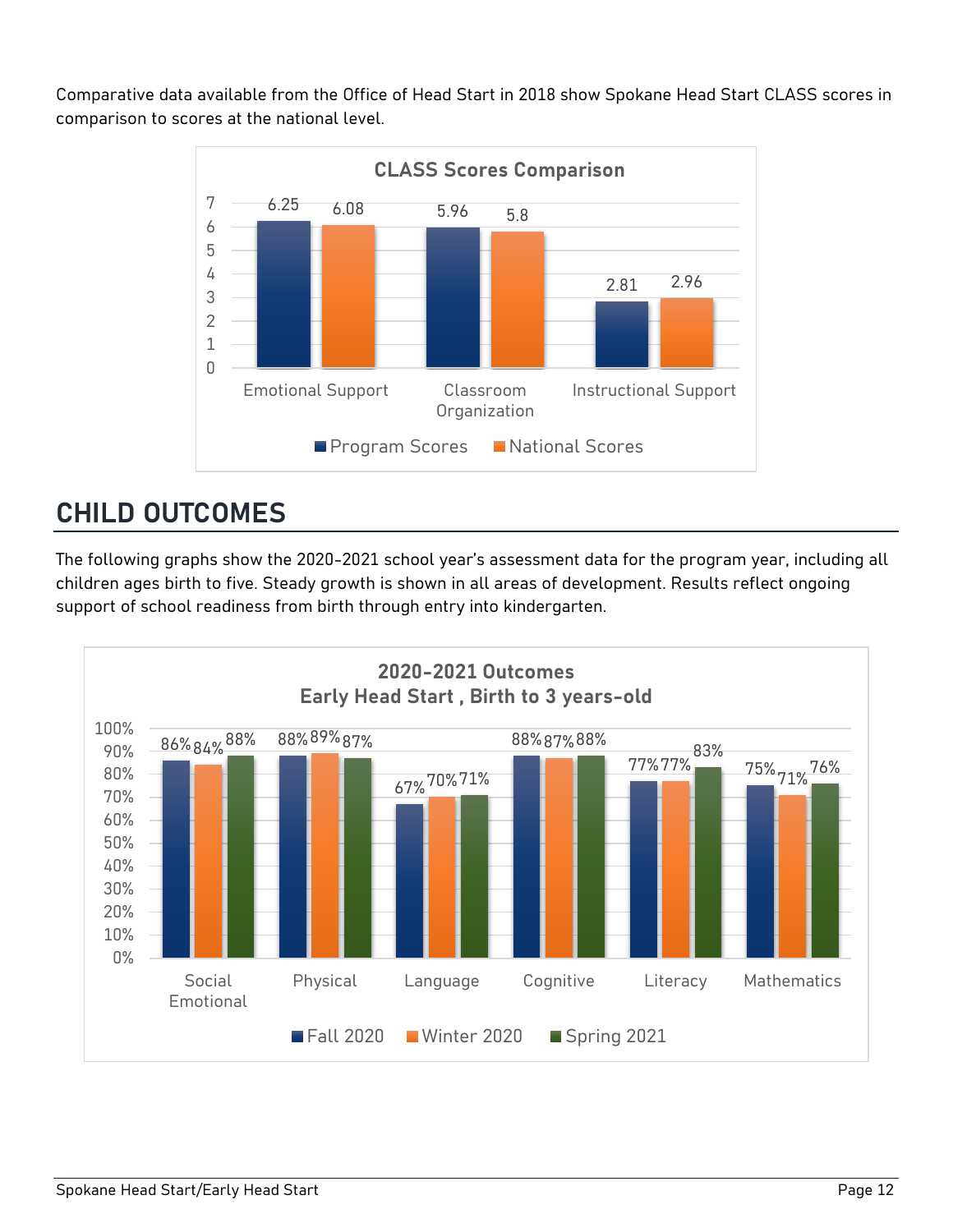



# <span id="page-13-0"></span>**KINDERGARTEN READINESS**

The Office of Head Start requires that programs assess children's progress and school readiness using a valid and reliable assessment tool. The Teaching Strategies GOLD (TSG) assessment system is our adopted tool for assessment in combination with Creative Curriculum. According to Teaching Strategies, "widely held expectations" for children have been determined by researchers. This allows teaching staff to see what skills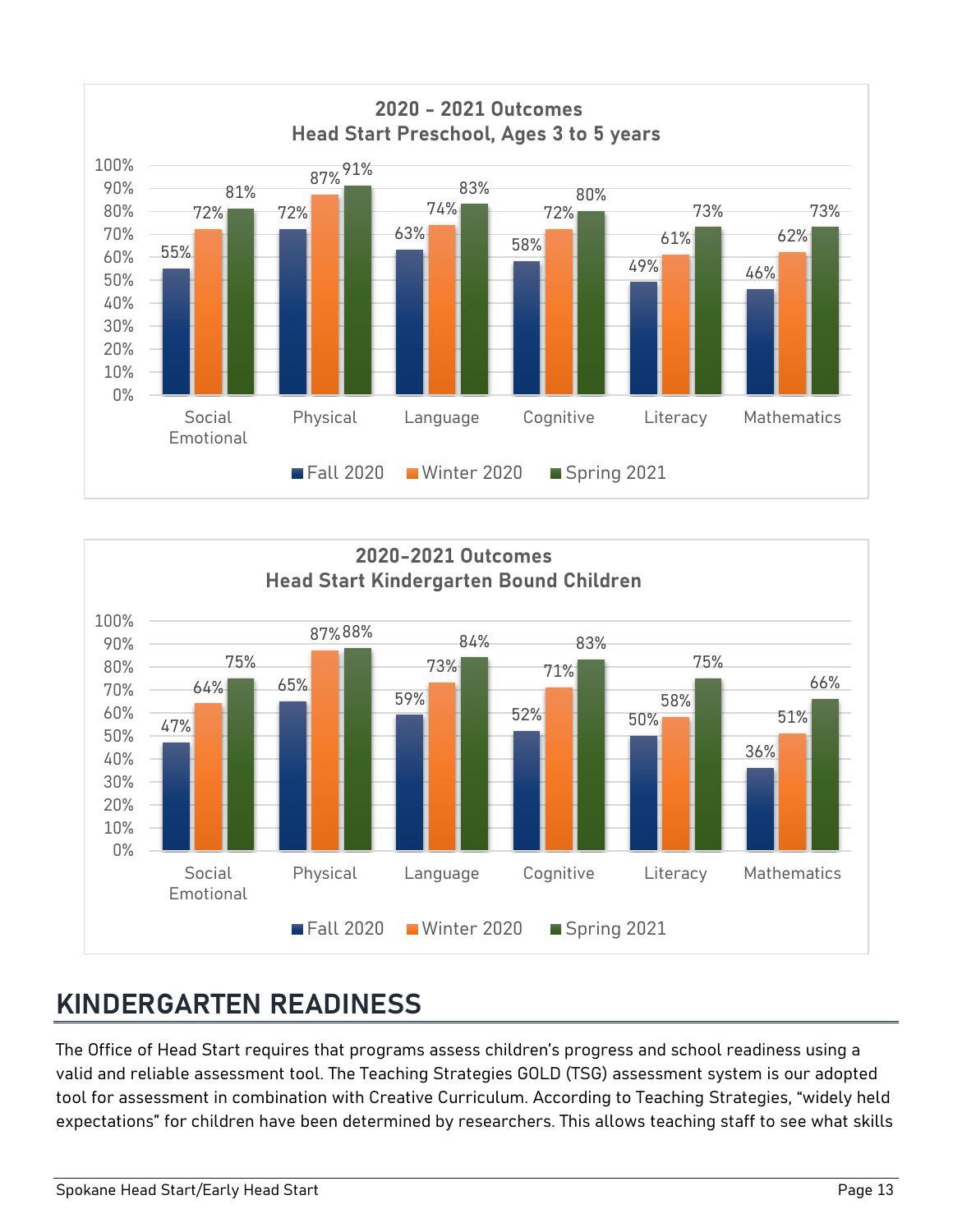children demonstrate according to their age in comparison to their age expectations. Teachers and parents use this information to set goals for children, as well as help the program provide staff with training and resources.

> *These results indicate children build school readiness skills throughout their enrollment and leave Head Start with skills and abilities essential for kindergarten.*

In a typical year, we assess children quarterly and share outcomes that identify progress made across the developmental areas. For the 2020-2021 program year, we were able to collect assessment data for all four quarters. The child outcomes displayed in the graphs show progress made in our Early Head Start and Head Start programs between the fall and spring assessment periods. Classrooms reopened to in-person services in late September 2020. In-person class sizes were reduced to safely support children and families. A portion of children and classrooms remained in remote status. Staff served remote children maintaining connections with families and provided developmentally appropriate activities. The program shifted, utilizing online parent engagement and communication tools, which supported collection of additional ongoing assessment information.

The 2020-2021 data indicated in kindergarten bound children gains were made in all areas of development with Literacy and Math showing the highest gains. These results indicate children build school readiness skills throughout their enrollment and leave Head Start with skills and abilities essential for kindergarten.